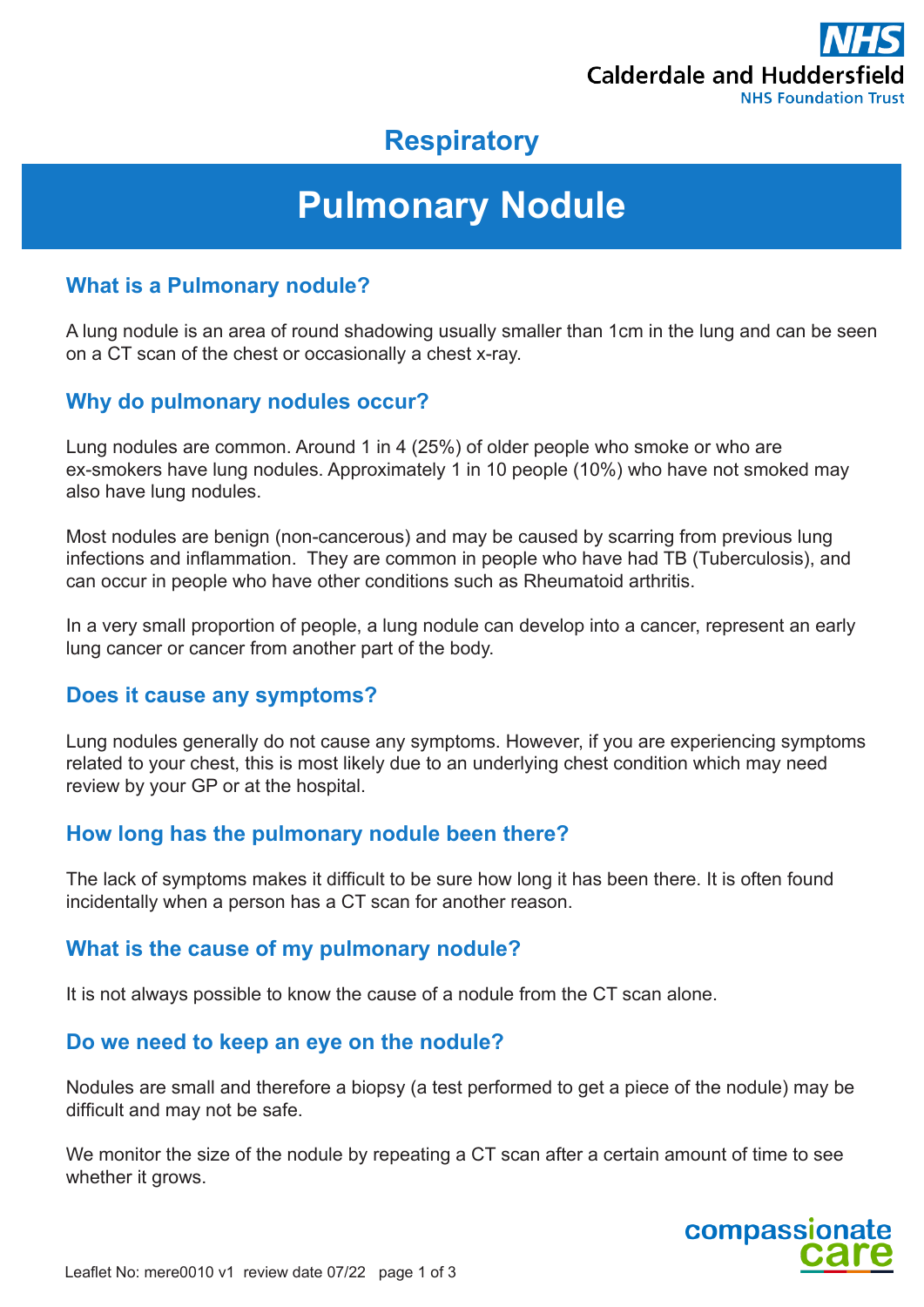Benign (non-cancerous) nodules grow very slowly, or more commonly do not grow at all. On the other hand cancerous nodules usually grow very slowly.

We can check if the nodule is changing by repeating a chest x-ray or more commonly a CT scan over a period of months or years.

Because nodules can change very slowly there is no point in doing chest x-rays or CT scans any sooner than this.

# **What happens next?**

If you are not already under a chest specialist / respiratory consultant, you may be referred to one for further management (not necessarily an outpatient appointment at this stage).

In most instances a repeat CT scan will be arranged or occasionally a repeat chest x-ray. This is usually done between 3 and 12 months after your first CT scan.

In some cases nodules do not require any further CT scans.

The timing of your next scan is based on national guidance and will be decided by a doctor taking into consideration a numbers of factors which include:

- The appearance of the nodule
- Whether you currently smoke or have smoked in the past
- Any medical problems (including a history of active or previous cancer)

It may be necessary to have a number of CT scans over 2 years or more

The benefit of follow up is to ensure early detection of any change or growth in the nodule which may require further tests.

In some cases you may be asked to have another scan called a PET-CT (Positron Emission Tomography).

Once you have had your repeat scan your chest specialist will write to you or arrange a discussion with you about the results and the need for any further scans.

If you have any of the following symptoms between your scans, then you should contact your GP who may wish to contact your chest specialist to see you sooner or you can contact the respiratory secretaries who can inform your chest specialist of any change in your condition.

- Pain in your chest
- Shortness of breath (New or a change from your baseline)
- Coughing up of blood
- Repeated chest infections.